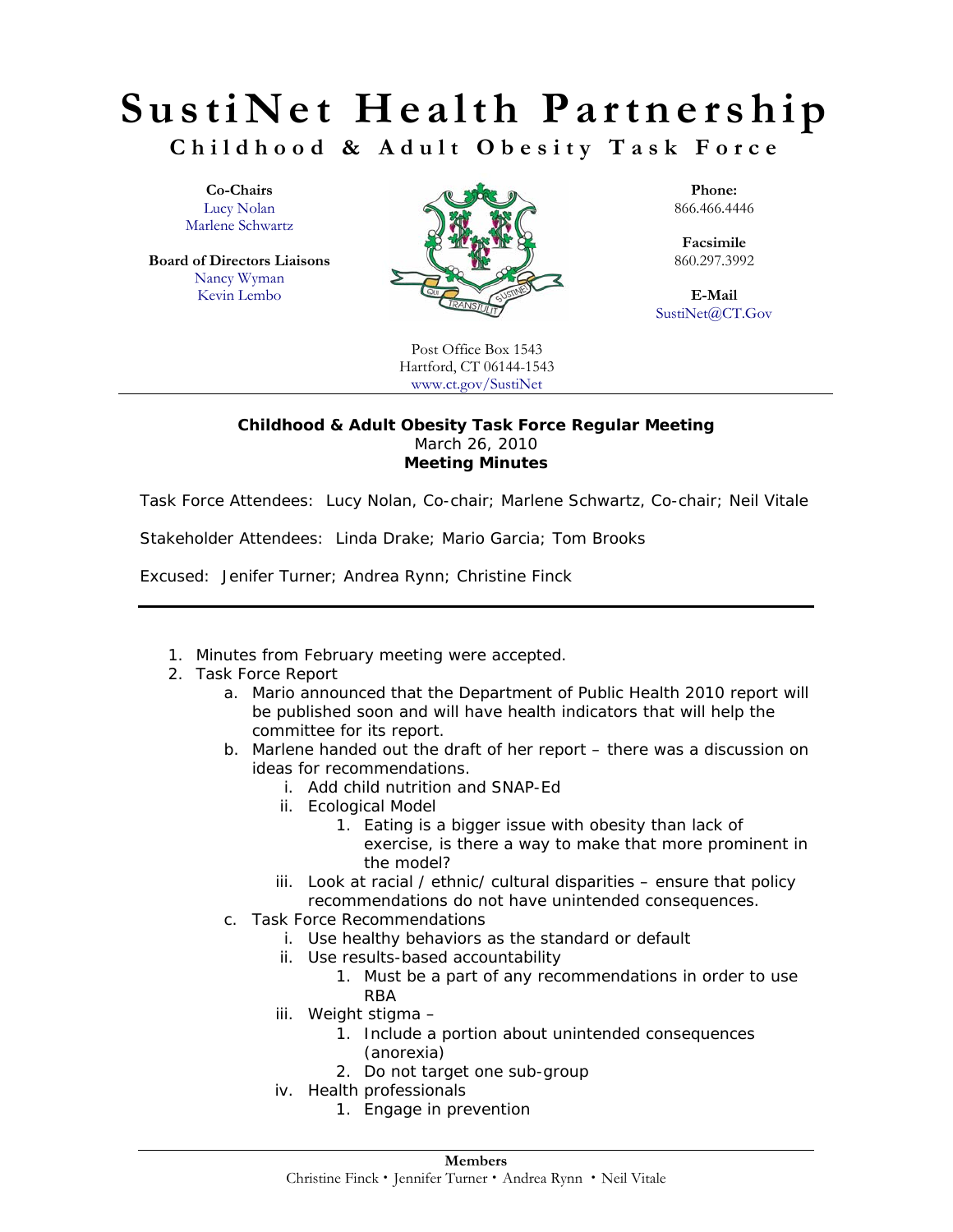## **SustiNet Health Partnership**

- 2. ADD People who change behaviors may lose weight
- v. Look at state policies that can affect obesity
- d. Specific recommendations as of this time
	- i. Obesity Council
		- 1. Ensure the Obesity Council has authority
		- 2. In the second paragraph: change truly to more or fully
		- 3. Make legislator appointments to increase accountability
		- 4. Ensure these state agencies are on the Council: DCF, DSS, OPM, DPH, SDE, Ag, DOT, Commission on Children, Ct Food Policy Council
		- 5. Categories for specific constituency groups such as school nurses, parks and rec – look at Medicaid Managed Care Council for specifics
		- 6. Make the Obesity Council broad and give specific charge and authority so progress can be made.
		- 7. Make the Council a platform to get information out, crafting policy, screening the landscape.
		- 8. Look at Obama's obesity task force to see how they are doing it.
	- ii. Recommendation 2
		- 1. Make information on changing behaviors available
		- 2. BMI
			- a. Make sure that it is de-identified i. How do we do it? School or district level?
			- b. Do we put indicators in statute such as an online tracking system and include in school profiles?
			- c. Work with DPH and SDE to see what the best way to look at the data is.
		- 3. We can give thought to adding other indicators on the Blue Form such as diabetes, cardiovascular health, and tobacco – obesity is a clearer measure to rise in blood pressure.
	- iii. Policy recommendations
		- 1. Existing Childhood Obesity Council, in the absence of the SustiNet Child and Adult Obesity Council should do the following:
			- a. Form coordinating state team with coalitions.
			- b. Participate in cross agency RBA process.
			- c. Coordinate interagency work through. Memorandums of Understanding.
			- d. Develop cross agency coordination and messaging.
		- 2. Universal in-classroom school breakfast shall be in all schools in which there are 40% free and/or reduced lunch recipients.
			- a. Using IOM standards for nutrition
		- 3. Soda Tax